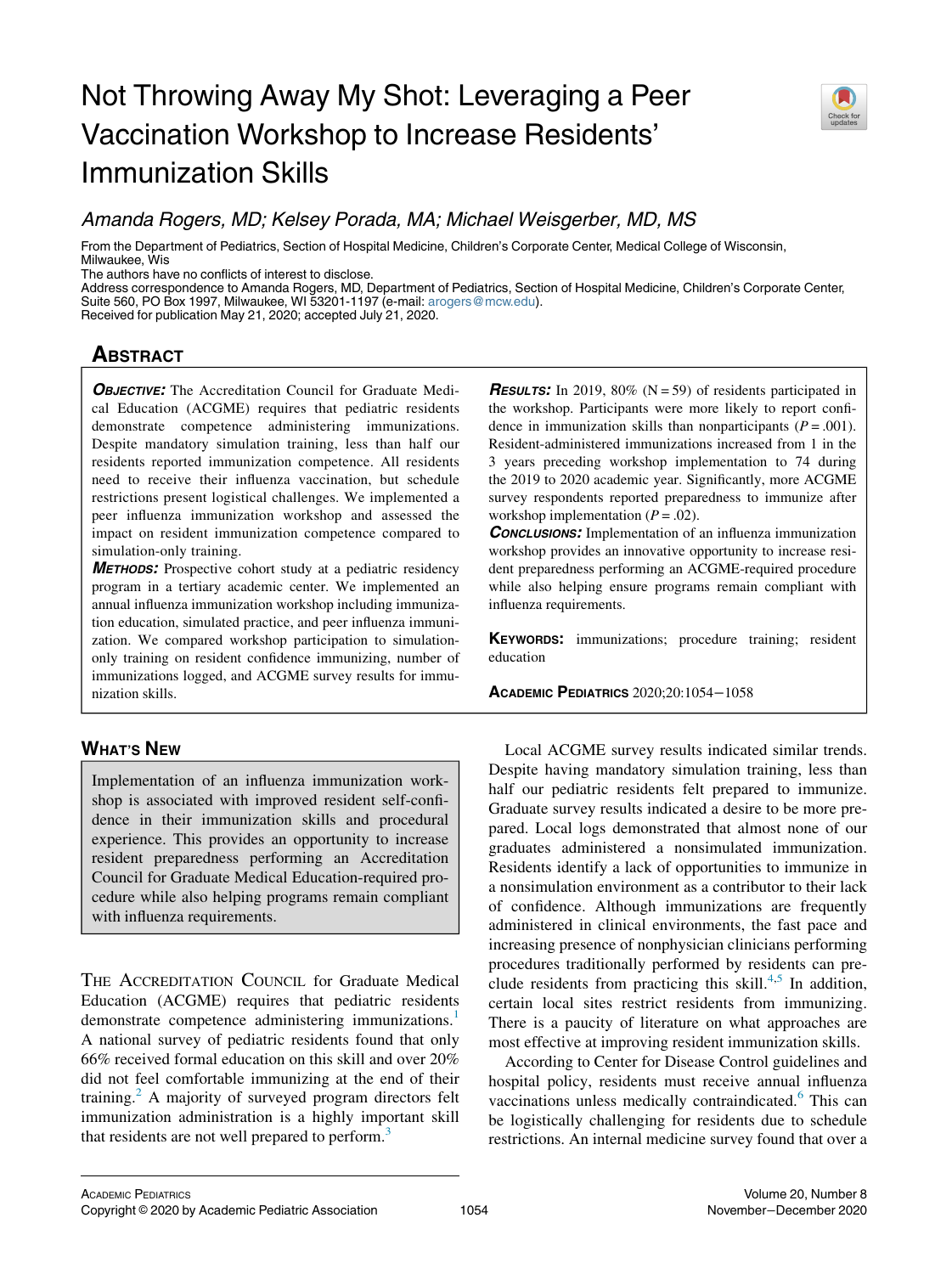third of trainees did not have primary care physicians and over half indicated that residency makes access to health care difficult.<sup>[7](#page-4-6)</sup> Historically, our program's Occupational Health attended a conference to immunize trainees. Starting in 2017, this was no longer available due to institutional limitations. We therefore needed a new approach to ensure our residents were efficiently immunized.

To address the need for additional immunization training and a process to ensure our residents received influenza vaccines, we developed a hands-on peer influenza immunization workshop. Our hypothesis was that workshop participation would increase resident confidence in immunization skills and allow them to efficiently receive their influenza vaccination. The conceptual framework of deliberate practice supports an educational approach of practicing skills with immediate feedback and repetition to develop skills.<sup>[8](#page-4-7)</sup> Simulation education has been shown to play an important role in this process for procedure training.<sup>9[,10](#page-4-9)</sup> The limitations of simulation have also been documented, however, with prior work suggesting nonsimulation exposure may also be required in some instances to achieve procedural competence. The objective of this study was to compare the impact of a peer influenza immunization workshop to baseline simulation-only training on 1) resident confidence in immunization skills, 2) number of immunizations residents logged, and 3) program ACGME survey results related to immunization skills.

### **METHODS** METHODS

We conducted a prospective cohort study at a mediumsized ( $\sim$ 26 resident per class) pediatric residency program at a tertiary academic medical center. At baseline, all residents took part in a workshop about immunizations using a simulation task trainer. There was no other formal immunization curriculum prior to this project.

We developed a 15-minute voluntary workshop including didactic education, simulated practice, and peer immunization. Residents watched a brief didactic overview by the session facilitator on indications, types of immunizations, required equipment, and proper technique. They then practiced using a low-fidelity simulation injection task trainer. Residents then administered the influenza vaccination in pairs to co-residents under direct supervision of a trained observer, an associate program director trained in the procedure by nursing educators. The observer provided feedback during the simulation and observed during peer administration to ensure immunizations were administered correctly. Three annual workshops were conducted starting in 2017.

We partnered with our Occupational Health who provided supplies and assisted with supply disposal. The workshop was offered immediately prior to/during/after previously established conferences at the same location to promote attendance. Three sessions were offered annually on separate weeks to support attendance. Workshop participation and survey completion were voluntary. Residents were provided alternative options of receiving their immunization from a nurse except if contraindicated in accordance with hospital policies.

We used Kirkpatrick's framework $11$  for curriculum evaluation and identified outcomes of resident reaction, behavior change, and high stakes outcomes of ACGME survey results as described below.

### REACTION

One month following the inaugural workshop in 2017, we surveyed all residents to assess their confidence administering immunizations by a 5-point Likert scale  $(1 = low, 5 = high)$ . They were also asked to indicate whether they participated in the workshop. Participating residents were also asked if the experience was conducive to learning (5-point Likert scale,  $1 = low$ ,  $5 = high$ ).

**EXIMIDE CHANGE**<br>Resident logs were reviewed to compare the number of residents who logged immunizations and the number of immunizations logged prior to and after workshop implementation.

Annual ACGME surveys for pediatric residency programs ask residents to rate their agreement with the following statement on a 5-point Likert scale: I feel well prepared to administer immunizations without supervision. Survey results were compared prior to and after workshop implementation. Similar comparisons were performed for 2 procedures not targeted with educational initiatives (incision and drainage and bladder catheterization) to serve as a baseline control for potential improvements in overall procedural confidence of our trainees over this timeframe unrelated to the targeted immunization education. Survey results were compared for the program as a whole prior to and after workshop implementation regardless of workshop participation. The anonymous data collection precluded us from looking specifically at those who participated in the workshop.

We also tracked resident receipt of their influenza immunization prior to institutional deadlines.

### **DATA ANALYSIS**

Analysis was generated with SPSS version 24.0 (IBM Corp, Armonk, NY). Descriptive statistics were used to report workshop participation, immunization logs counts, and ACGME survey results. Mann-Whitney U test was used to assess differences in resident immunization confidence between those who did or did not participate. Fisher's exact tests were used to compare residents' selfreported procedural preparedness across 3 procedures before and after workshops began.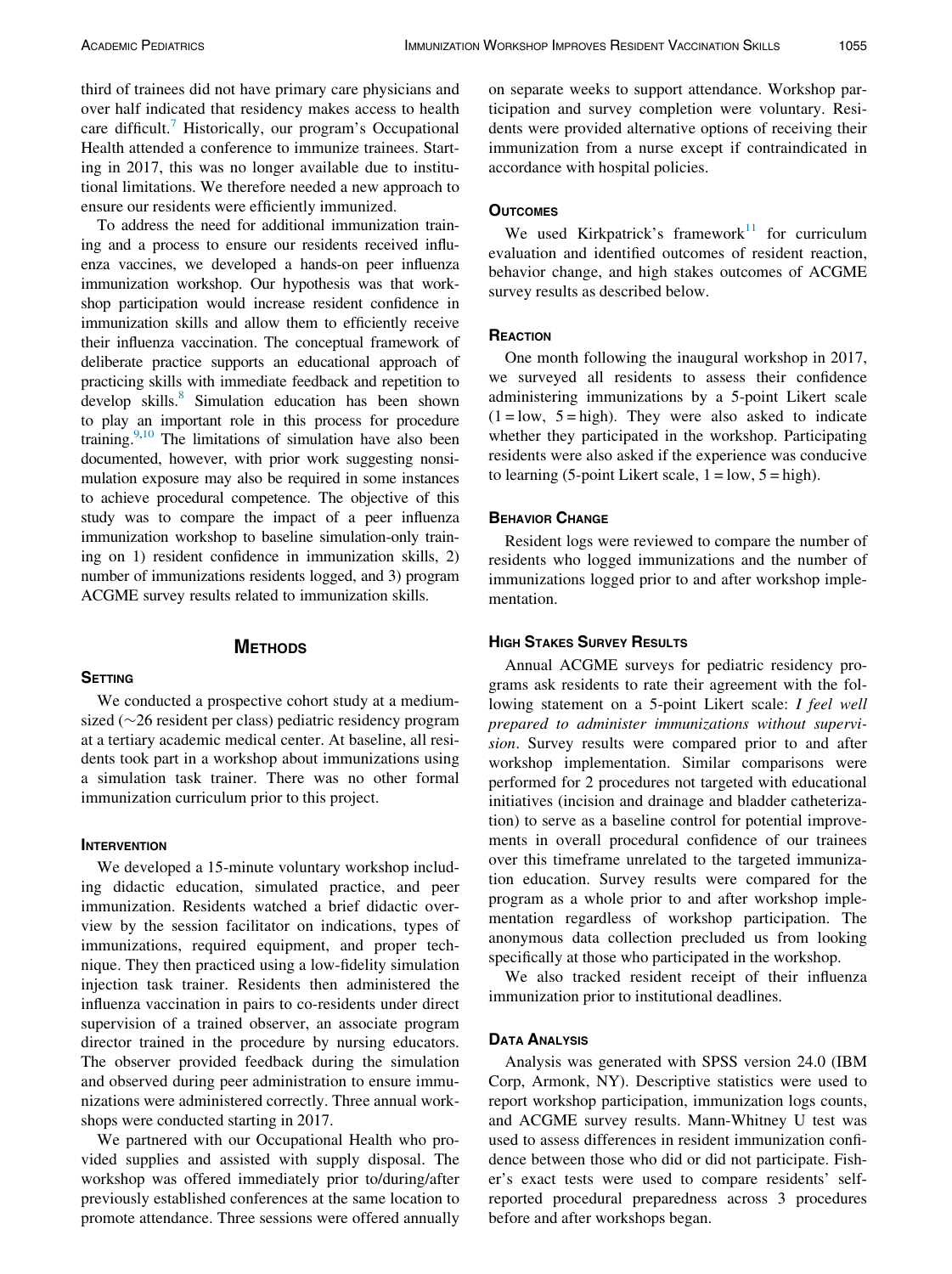This project was determined to meet the criteria for registration in accordance with our institution's Institutional Review Board.

### **RESULTS**

The voluntary workshop has been in place for 3 years. During the initial year, 36% of categorical pediatric residents participated ( $N = 27$ ). During the third year, 80%  $(N = 59)$  participated. Participants included all 3 years of training.

### REACTION

Sixty-one percent of our program completed the survey 1 month post the initial workshop in 2017 assessing their confidence in immunization skills. Residents who participated in the workshop were more likely to report feeling confident ( $n = 19$ , median rating 4, interquartile range 1) in their immunization skills than those who did not  $(n = 26, \text{ median rating } 3, \text{ interquartile range } 1; P = .001).$ 

Hundred percent of participants reported workshop participation was conducive to their learning.

### **BEHAVIOR CHANGE**

In the 3 years preceding workshop implementation, 1 resident logged 1 nonsimulated immunization. This increased following workshop implementation, with 59 distinct residents logging a total of 74 nonsimulated immunizations during the 2019 to 2020 academic year [\(Fig. 1](#page-2-0)). The majority were administered as part of the workshop to peers or faculty ( $n = 69$ ) and 5 to patients in clinical settings.

### **HIGH STAKES SURVEY RESULTS**

<span id="page-2-0"></span>There was a significant increase in ACGME survey respondents who reported they agreed/strongly agreed with the statement "I feel well prepared to perform [immunizations] without supervision" after workshop implementation (38%−64%, P < .02, [Fig. 2](#page-3-0)). No change was seen regarding bladder catheterization or incision and drainage, procedures not targeted for educational intervention ([Fig. 2](#page-3-0)). Although our program's self-reported preparedness to immunize remains below the national average, the gap is closing as improvements seen locally were not mirrored by national trends which remained con-sistent over the timeframe ([Fig. 2](#page-3-0)).

### **PROGRAM COMPLIANCE WITH INFLUENZA GUIDELINES**

Hundred percent of our residents received influenza immunizations prior to hospital deadline. No adverse events were reported as a result of immunizations administered during the workshop.

### **DISCUSSION**

The implementation of an influenza immunization workshop was associated with improved resident self-confidence in immunization skills, increased number of immunizations residents' log, and improved ACGME survey results related to immunization preparation.

We saw an increase in resident confidence in immunization skills, both in our 1-month post workshop survey and our annual ACGME surveys. Although confidence does not necessarily indicate competence, prior work suggests a correlation between resident self-reported confidence in procedural skills and how they perform, $^{12}$  $^{12}$  $^{12}$ supporting the value of including this metric in assessing procedural educational interventions. It is also notable that no changes were seen for procedures not targeted by our workshop, suggesting an impact from the workshop itself rather than unrelated general improvements in resident procedure confidence over the study timeframe.

We also saw an increase in immunizations logged following the workshop. The majority were administered within the workshop. It is possible there are



# -simulation **immunization procedures**

Figure 1. Number of residents who logged nonsimulation immunization procedures and number of immunizations logged before and after workshop implementation. Total number of residents in program  $\sim$  74.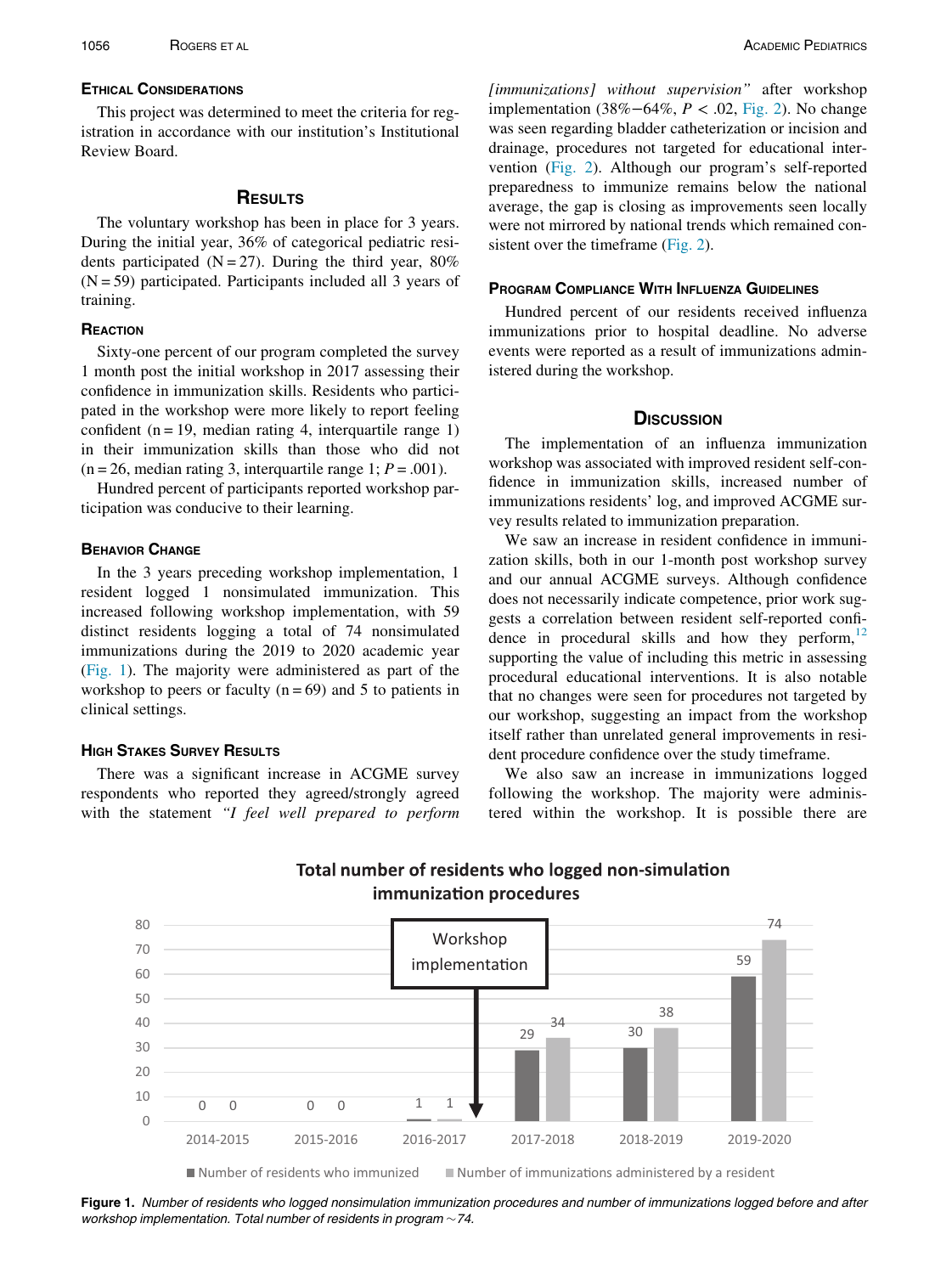<span id="page-3-0"></span>

Figure 2. Comparison ACGME survey respondents' level of agreed with the statement "I feel well prepared to perform [procedures] without supervision" before and after workshop implementation. ACGME indicates Accreditation Council for Graduate Medical Education.

additional barriers preventing residents from immunizing in clinical settings apart from a lack of procedural skills including time restrictions and other providers performing procedures.<sup>[5](#page-4-4)</sup>

An additional benefit of this workshop was that it provided a feasible opportunity to ensure our program remained compliant with institutional requirements and national recommendations to receive influenza vaccinations. Although we historically achieved 100% compliance, this was previously reliant on on-site Occupational Health support. There was a concern that with the loss of that resource in 2017, we were at risk of being out of compliance. The workshop therefore provided a dual benefit of creating a

novel educational opportunity while also ensuring we maintained compliance with these requirements.

Identifying ways to effectively teach immunization skills is valuable given the omnipresent role immunizations play in multiple specialties and that it is an ACGME-mandated skill in programs including pediat-rics.<sup>[1](#page-4-0)</sup> Although a variety of studies assess vaccine-related education including knowledge about vaccine safety and schedules and communication skills related to vaccine hesitancy,  $13,14$  $13,14$  $13,14$  there is a paucity of literature on how to best teach the procedure itself. Simulation has been shown to have a valuable role within procedural education although its limitations are also well documented.